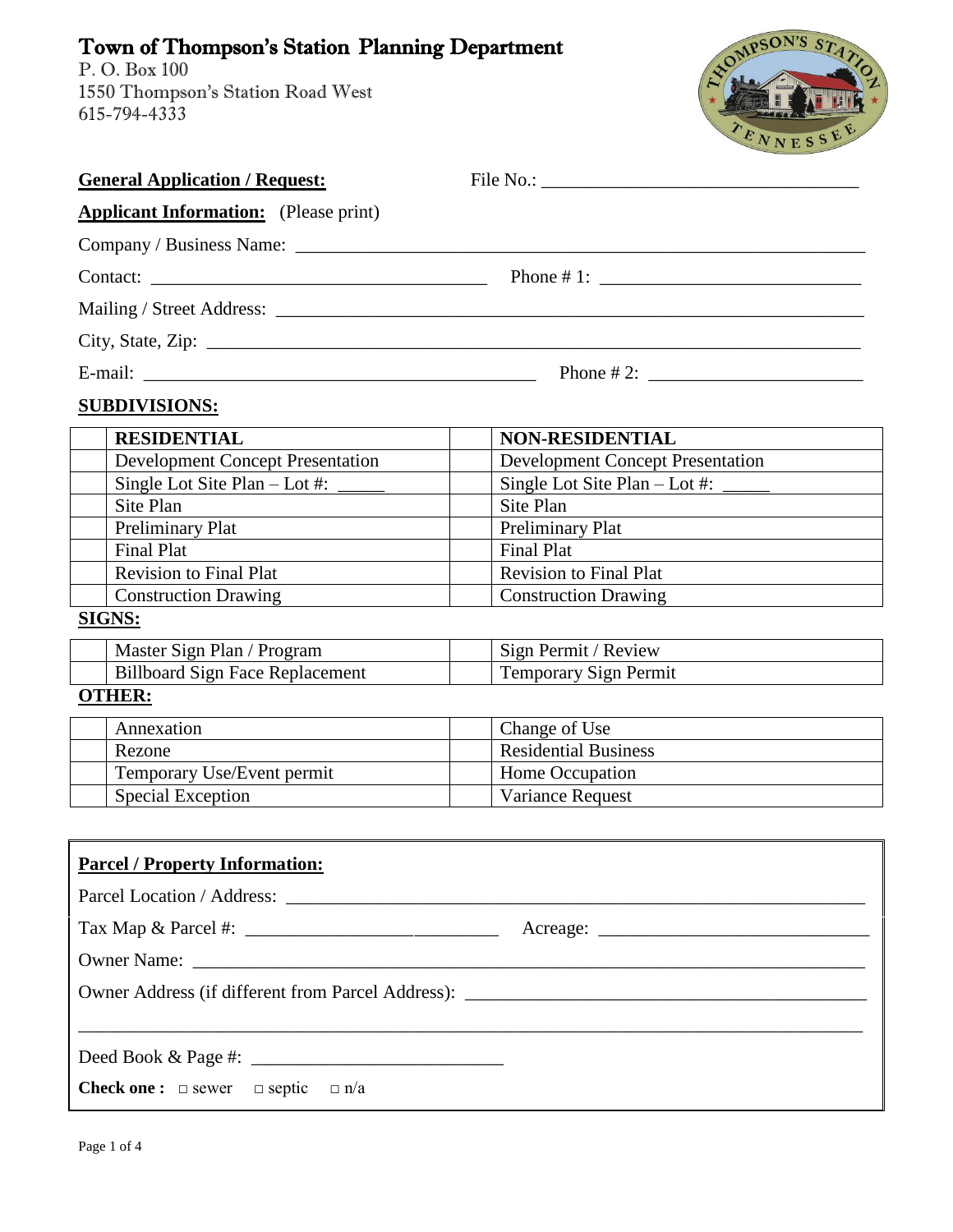## **Project Description Information:**

Project Description:

Justification Statement: State why the application(s) should be approved, based on the required findings (if any). Attach additional pages if necessary.

**Signature of Applicant** 

Date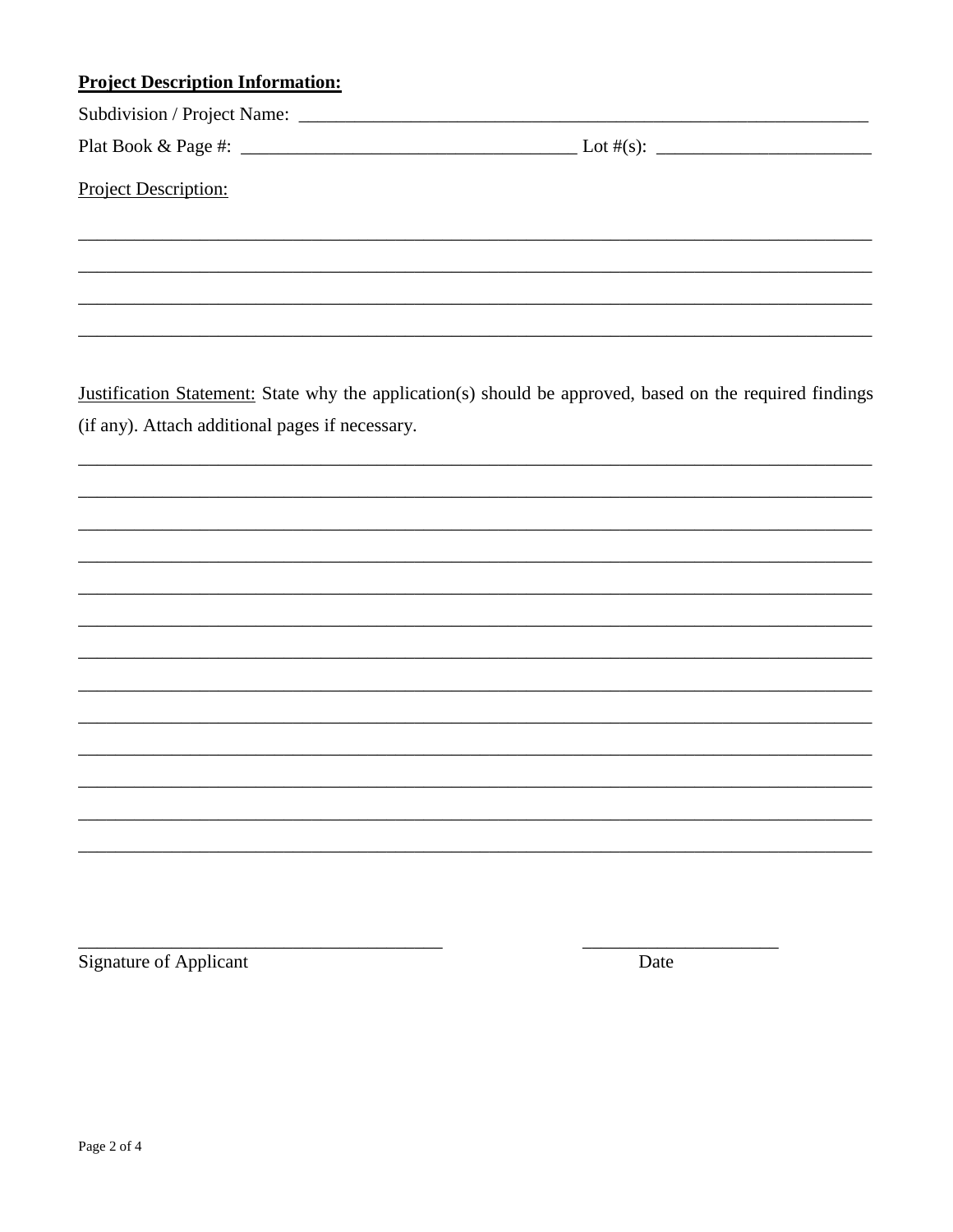## **PROPERTY OWNER(S) STATEMENT**

## STATE OF TENNESSEE COUNTY OF WILLIAMSON TOWN OF THOMPSON'S STATION

 $I/We$ ,  $\frac{I/We}{I/W}$ , declare that  $I/we$  am / are the owner(s) of the property described herein and hereby give authorization for the filing of this application. Further, I / we do, by my / our signature(s) on this agreement, absolve the Town of Thompson's Station of all liabilities regarding any deed restrictions that may be applicable to the property described herein. (Signature of all property owners is required. The owner in escrow is not acceptable.)

I / We declare that all encumbrances on the subject property are shown on the submitted site plan (or are attached on a separate sheet) and that the purpose of all encumbrances (and ownership of all easements) is stated. In the case of a tentative map, I / we further declare that the property involved in this application is free from all encumbrances that would conflict with the project application, particularly dedications of the right to further subdivide to the Town of Thompson's Station.

I / We hereby grant the Town admittance to the subject property as necessary for processing of the project application.

I / We declare under penalty of perjury that the foregoing statements and answers herein contained and the information herewith submitted are in all respects true and correct to the best of my knowledge and belief.